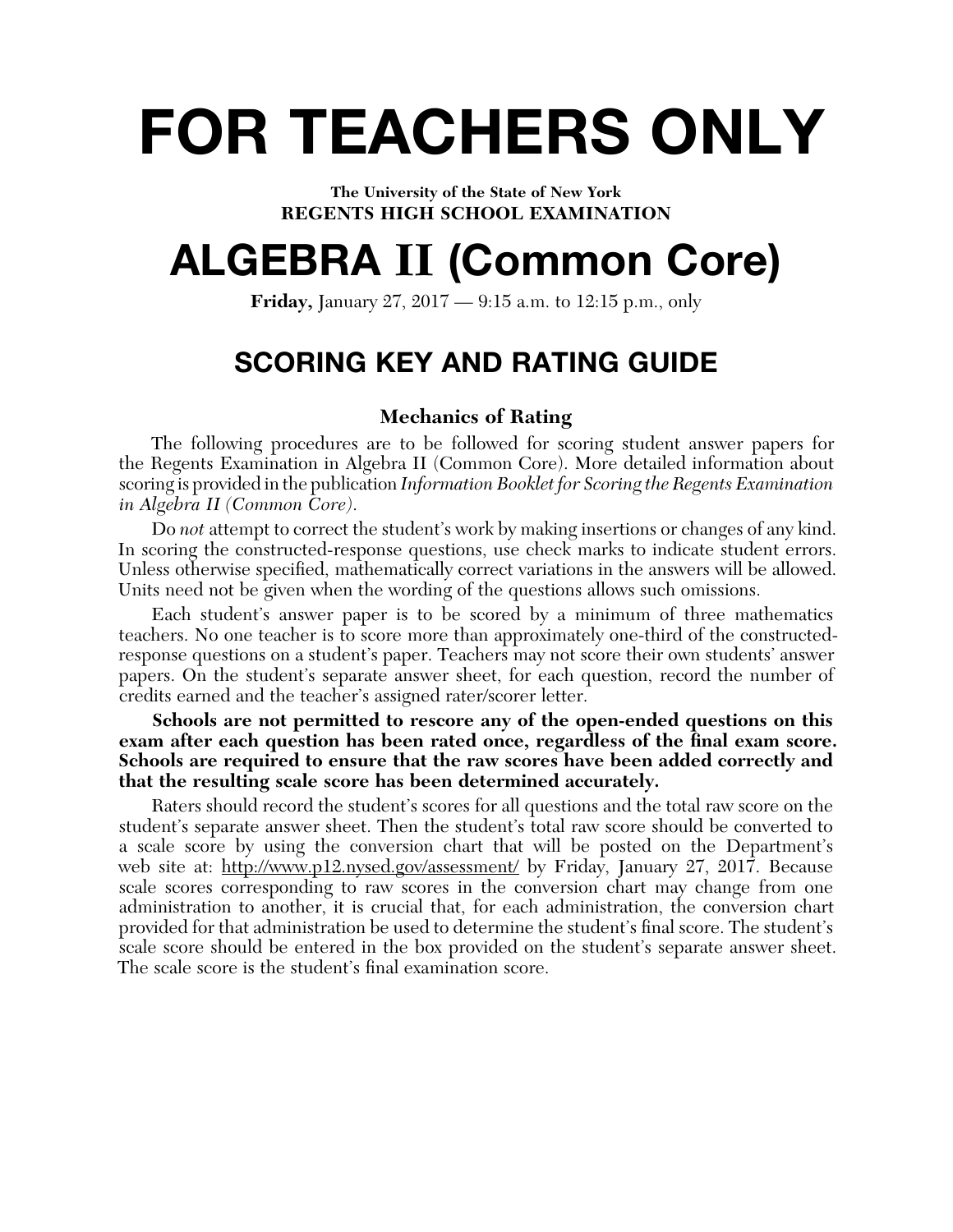**If the student's responses for the multiple-choice questions are being hand scored prior to being scanned, the scorer must be careful not to make any marks on the answer sheet except to record the scores in the designated score boxes. Marks elsewhere on the answer sheet will interfere with the accuracy of the scanning.**

#### **Part I**

Allow a total of 48 credits, 2 credits for each of the following.

| $(1)$ $2$           | $(9)$ . $\ldots$ . $2$ . $\ldots$ . | $(17)$ $1$ |  |
|---------------------|-------------------------------------|------------|--|
| $(2). \ldots . 1$   | $(10)$ 3                            | $(18)$ $4$ |  |
| $(3)$ $4$           | $(11)$ $4$                          | $(19)$ $2$ |  |
| $(4)$ $1$           | $(12)$ $2$                          | $(20)$ $2$ |  |
| $(5)$ . $\dots$ $4$ | $(13)$ $3$                          | $(21)$ $4$ |  |
| $(6)$ . 3           | $(14)$ $1$                          | $(22)$ $3$ |  |
| $(7)$ . 2           | $(15)$ . $\dots$ 3. $\dots$ .       | $(23)$ $1$ |  |
| $(8)$ . 3           | $(16)$ $2$                          | $(24)$ $1$ |  |
|                     |                                     |            |  |

 Updated information regarding the rating of this examination may be posted on the New York State Education Department's web site during the rating period. Check this web site at: http://www.p12.nysed.gov/assessment/ and select the link "Scoring Information" for any recently posted information regarding this examination. This site should be checked before the rating process for this examination begins and several times throughout the Regents Examination period.

 The Department is providing supplemental scoring guidance, the "Model Response Set," for the Regents Examination in Algebra II (Common Core). This guidance is recommended to be part of the scorer training. Schools are encouraged to incorporate the Model Response Sets into the scorer training or to use them as additional information during scoring. While not refl ective of all scenarios, the model responses selected for the Model Response Set illustrate how less common student responses to constructed-response questions may be scored. The Model Response Set will be available on the Department's web site at http://www.nysedregents.org/algebratwo/.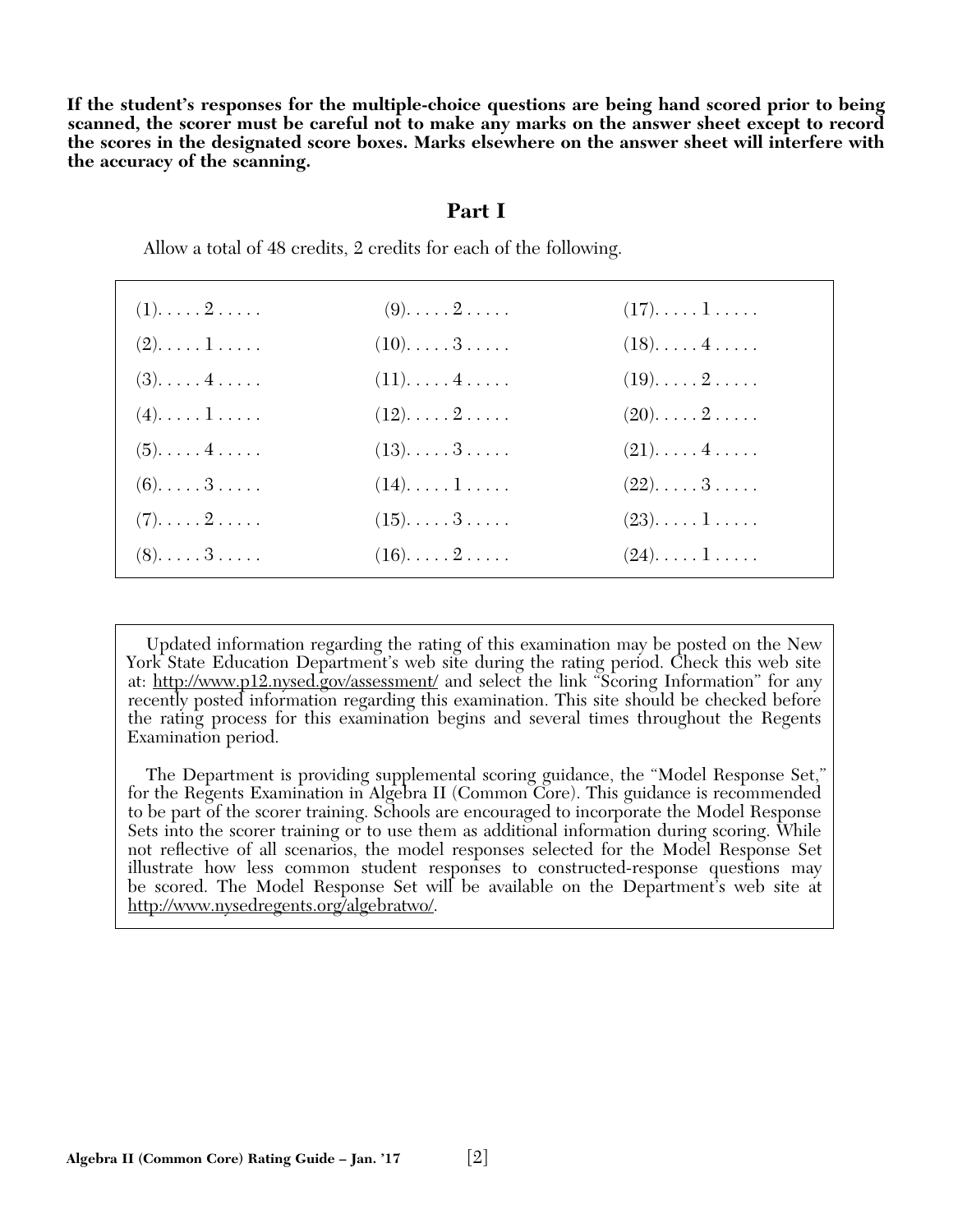## **General Rules for Applying Mathematics Rubrics**

## **I. General Principles for Rating**

The rubrics for the constructed-response questions on the Regents Examination in Algebra II (Common Core) are designed to provide a systematic, consistent method for awarding credit. The rubrics are not to be considered all-inclusive; it is impossible to anticipate all the different methods that students might use to solve a given problem. Each response must be rated carefully using the teacher's professional judgment and knowledge of mathematics; all calculations must be checked. The specific rubrics for each question must be applied consistently to all responses. In cases that are not specifically addressed in the rubrics, raters must follow the general rating guidelines in the publication *Information Booklet for Scoring the Regents Examination in Algebra II (Common Core)*, use their own professional judgment, confer with other mathematics teachers, and/or contact the State Education Department for guidance. During each Regents Examination administration period, rating questions may be referred directly to the Education Department. The contact numbers are sent to all schools before each administration period.

## **II. Full-Credit Responses**

A full-credit response provides a complete and correct answer to all parts of the question. Sufficient work is shown to enable the rater to determine how the student arrived at the correct answer.

When the rubric for the full-credit response includes one or more examples of an acceptable method for solving the question (usually introduced by the phrase "such as"), it does not mean that there are no additional acceptable methods of arriving at the correct answer. Unless otherwise specified, mathematically correct alternative solutions should be awarded credit. The only exceptions are those questions that specify the type of solution that must be used; e.g., an algebraic solution or a graphic solution. A correct solution using a method other than the one specified is awarded half the credit of a correct solution using the specified method.

## **III. Appropriate Work**

*Full-Credit Responses:* The directions in the examination booklet for all the constructed-response questions state: "Clearly indicate the necessary steps, including appropriate formula substitutions, diagrams, graphs, charts, etc." The student has the responsibility of providing the correct answer *and* showing how that answer was obtained. The student must "construct" the response; the teacher should not have to search through a group of seemingly random calculations scribbled on the student paper to ascertain what method the student may have used.

*Responses With Errors:* Rubrics that state "Appropriate work is shown, but…" are intended to be used with solutions that show an essentially complete response to the question but contain certain types of errors, whether computational, rounding, graphing, or conceptual. If the response is incomplete; i.e., an equation is written but not solved or an equation is solved but not all of the parts of the question are answered, appropriate work has *not* been shown. Other rubrics address incomplete responses.

## **IV. Multiple Errors**

*Computational Errors, Graphing Errors, and Rounding Errors:* Each of these types of errors results in a 1-credit deduction. Any combination of two of these types of errors results in a 2-credit deduction. No more than 2 credits should be deducted for such mechanical errors in a 4-credit question and no more than 3 credits should be deducted in a 6-credit question. The teacher must carefully review the student's work to determine what errors were made and what type of errors they were.

*Conceptual Errors:* A conceptual error involves a more serious lack of knowledge or procedure. Examples of conceptual errors include using the incorrect formula for the area of a figure, choosing the incorrect trigonometric function, or multiplying the exponents instead of adding them when multiplying terms with exponents.

If a response shows repeated occurrences of the same conceptual error, the student should not be penalized twice. If the same conceptual error is repeated in responses to other questions, credit should be deducted in each response.

For 4- and 6-credit questions, if a response shows one conceptual error and one computational, graphing, or rounding error, the teacher must award credit that takes into account both errors. Refer to the rubric for specific scoring guidelines.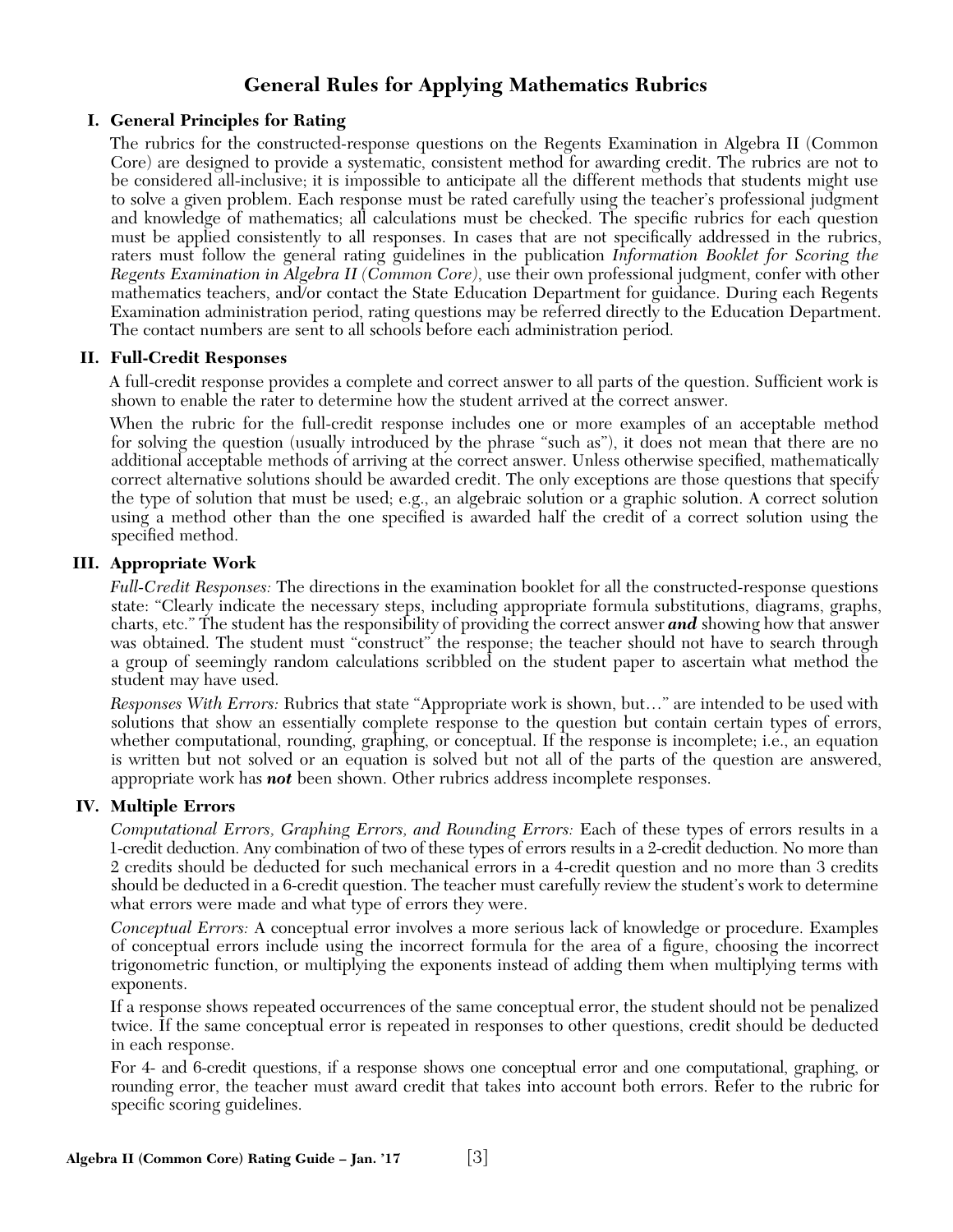## **Part II**

For each question, use the specific criteria to award a maximum of 2 credits. Unless otherwise specified, mathematically correct alternative solutions should be awarded appropriate credit.

- $(25)$  **[2]**  $-2 2i$ 
	- **[1]** Appropriate work is shown, but one computational or substitution error is made.

*or*

- **[1]** Appropriate work is shown, but one conceptual error is made.
- **[0]** A zero response is completely incorrect, irrelevant, or incoherent or is a correct response that was obtained by an obviously incorrect procedure.
- (26) **[2]** Sample: three pails of oranges, population: the truckload of oranges, and a correct conclusion is stated.
	- **[1]** One conceptual error is made.

- **[1]** Three pails of oranges, the truckload of oranges, but they are labeled incorrectly or not at all. A correct conclusion is stated.
- **[0]** A zero response is completely incorrect, irrelevant, or incoherent or is a correct response that was obtained by an obviously incorrect procedure.
- (27) **[2]** A correct explanation is written.
	- **[1]** Appropriate work is shown, but one conceptual error is made.
	- **[0]** A zero response is completely incorrect, irrelevant, or incoherent or is a correct response that was obtained by an obviously incorrect procedure.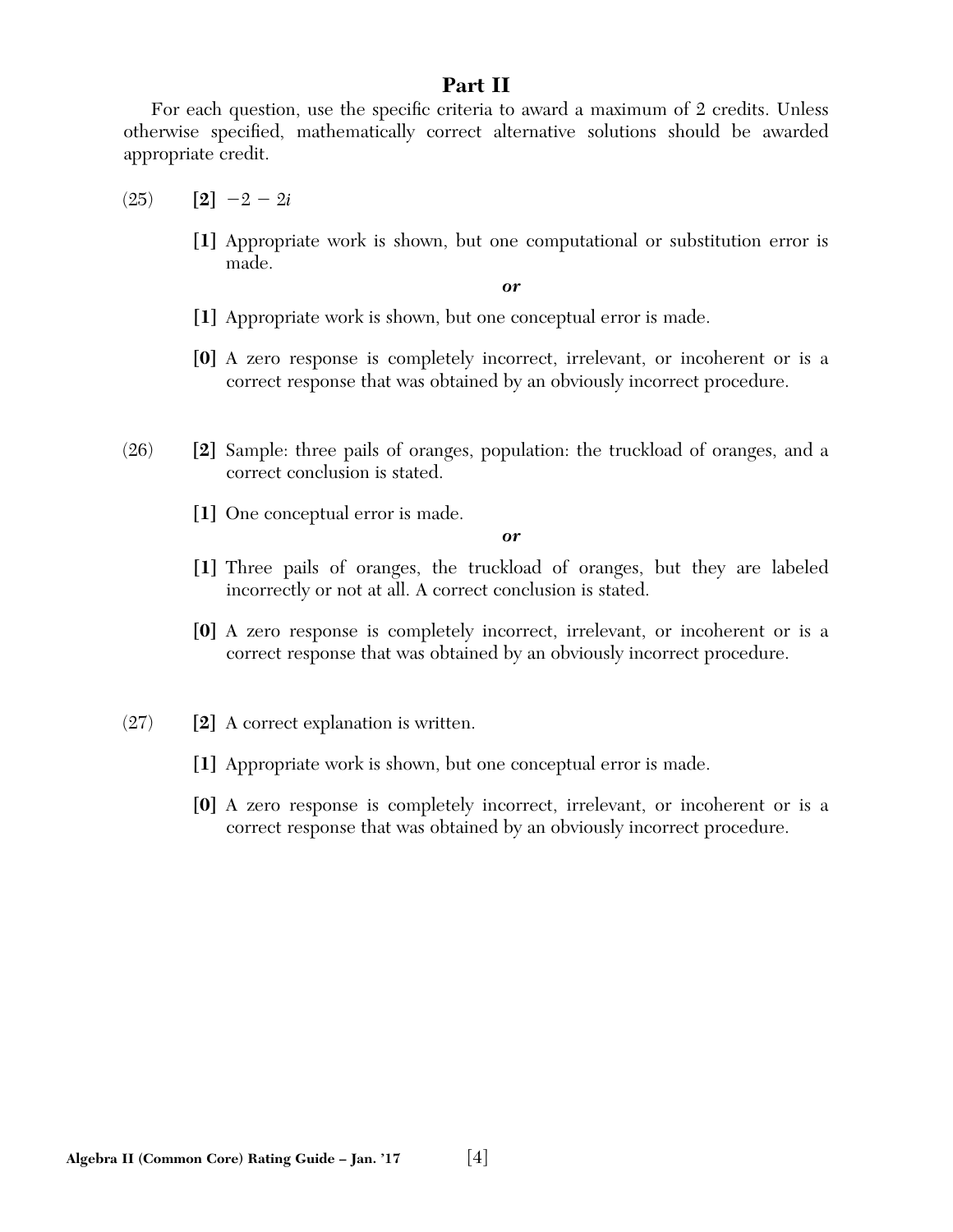- (28) **[2]** Decay, and a correct explanation is written.
	- **[1]** Appropriate work is shown, but one computational error is made.

**[1]** Appropriate work is shown, but one conceptual error is made.

#### *or*

- **[1]** Decay, but an incomplete explanation is written.
- **[0]** Decay, but no explanation is written.

#### *or*

**[0]** A zero response is completely incorrect, irrelevant, or incoherent or is a correct response that was obtained by an obviously incorrect procedure.

 $(29)$  **[2]** A correct sketch is drawn that includes intercepts at  $(1,0)$ ,  $(3,0)$ , and  $(-2,0)$ .

**[1]** One graphing error is made.

*or*

- **[1]** One conceptual error is made.
- **[0]** A zero response is completely incorrect, irrelevant, or incoherent or is a correct response that was obtained by an obviously incorrect procedure.
- (30) **[2]**  $y = x^2$  or equivalent, and correct algebraic work is shown.
	- **[1]** Appropriate work is shown, but one computational error is made.

#### *or*

**[1]** Appropriate work is shown, but one conceptual error is made.

#### *or*

[1]  $y = x^2$ , but no work is shown.

- **[1]** Appropriate work is shown, but the expression *x*<sup>2</sup> is written.
- **[0]** A zero response is completely incorrect, irrelevant, or incoherent or is a correct response that was obtained by an obviously incorrect procedure.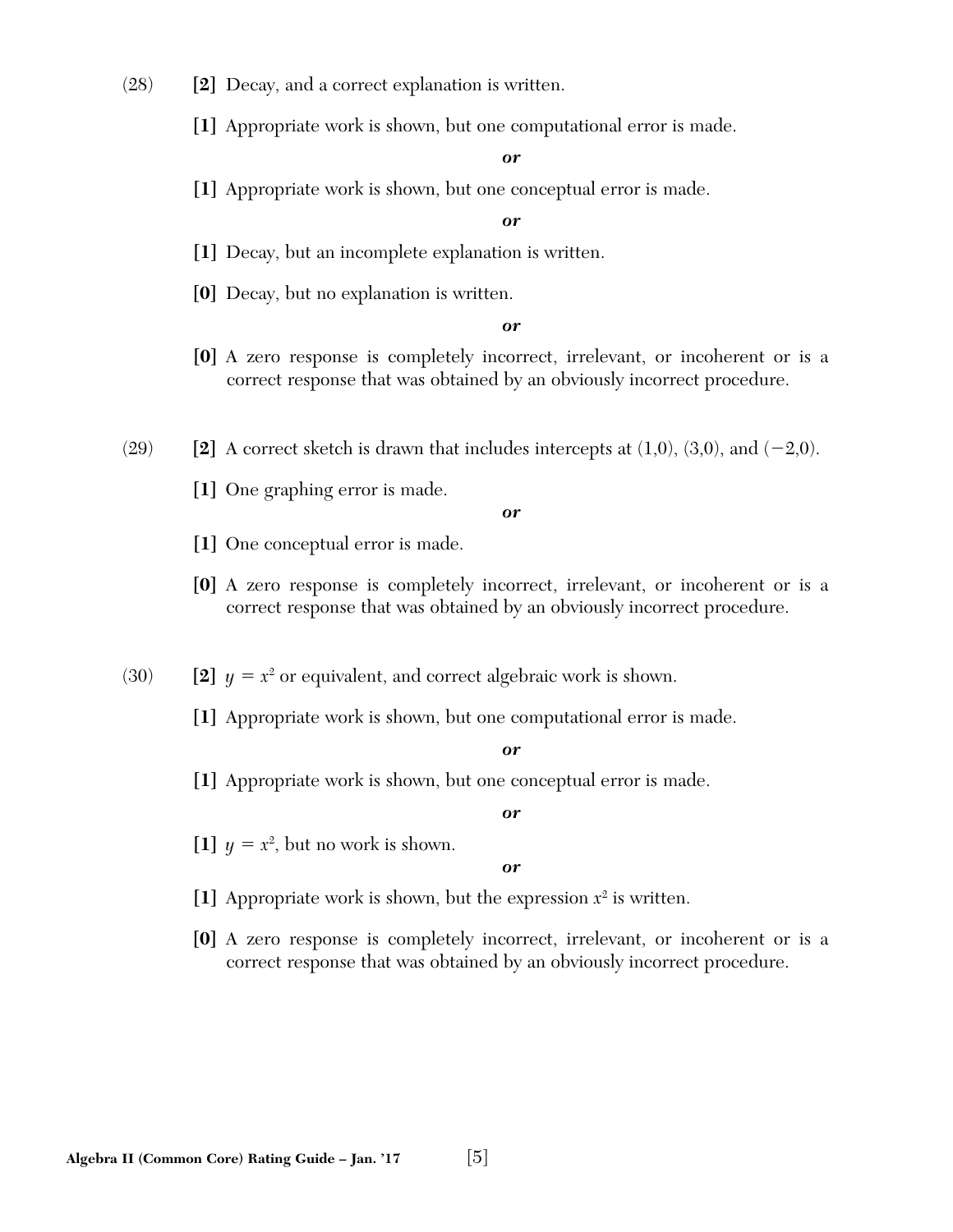- $(31)$  **[2]** No, and a correct justification is given.
	- **[1]** Appropriate work is shown, but one computational error is made.

**[1]** Appropriate work is shown, but one conceptual error is made.

#### *or*

- [1] No, but an incomplete justification is given.
- [0] No, but no justification is given.

#### *or*

- **[0]** A zero response is completely incorrect, irrelevant, or incoherent or is a correct response that was obtained by an obviously incorrect procedure.
- (32) **[2]**  $3x + 13 + \frac{6}{x 2}$ , and correct work is shown.
	- **[1]** Appropriate work is shown, but one computational error is made.

#### *or*

**[1]** Appropriate work is shown, but one conceptual error is made.

#### *or*

[1] The quotient  $3x + 13$  and the remainder 6 are found, but no further correct work is shown.

#### *or*

[1] Appropriate work is shown to find 3, 13, and 6 by synthetic division, but no further correct work is shown.

- [1]  $3x + 13 + \frac{6}{x 2}$ , but no work is shown.
- **[0]** A zero response is completely incorrect, irrelevant, or incoherent or is a correct response that was obtained by an obviously incorrect procedure.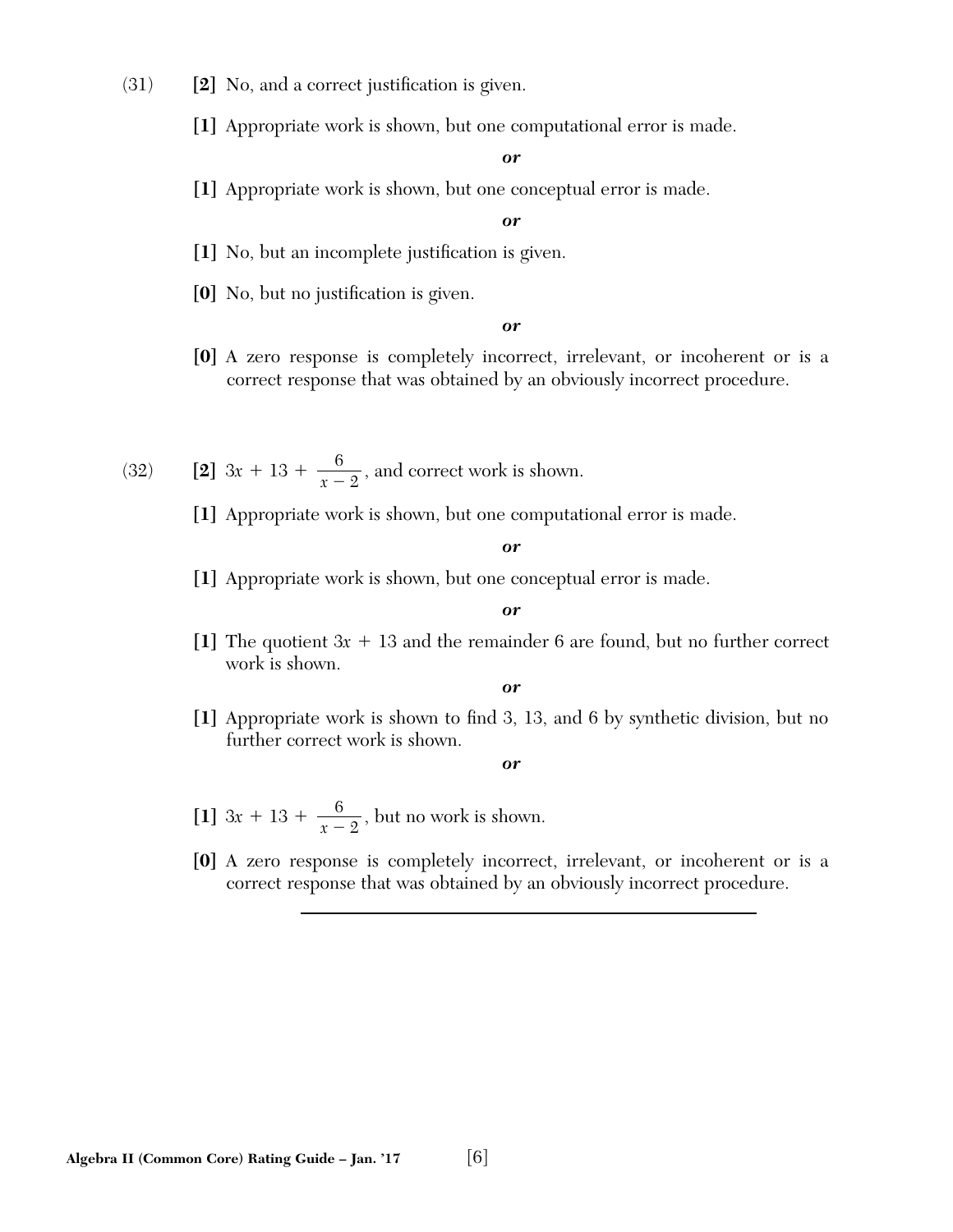## **Part III**

For each question, use the specific criteria to award a maximum of 4 credits. Unless otherwise specified, mathematically correct alternative solutions should be awarded appropriate credit.

- (33) **[4]**  $h = -2$ ,  $k = 5$ , and correct work is shown.
	- [3] Appropriate work is shown, but one computational or simplification error is made.

*or*

- **[3]** Appropriate work is shown, but the answers are not labeled or labeled incorrectly.
- **[2]** Appropriate work is shown, but two or more computational or simplification errors are made.

*or*

**[2]** Appropriate work is shown, but one conceptual error is made.

*or*

- [2] Appropriate work is shown to find  $h = -2$  or  $k = 5$ .
- **[1]** Appropriate work is shown, but one conceptual error and one computational or simplification error are made.

- [1]  $h = -2, k = 5$ , but no work is shown.
- **[0]** A zero response is completely incorrect, irrelevant, or incoherent or is a correct response that was obtained by an obviously incorrect procedure.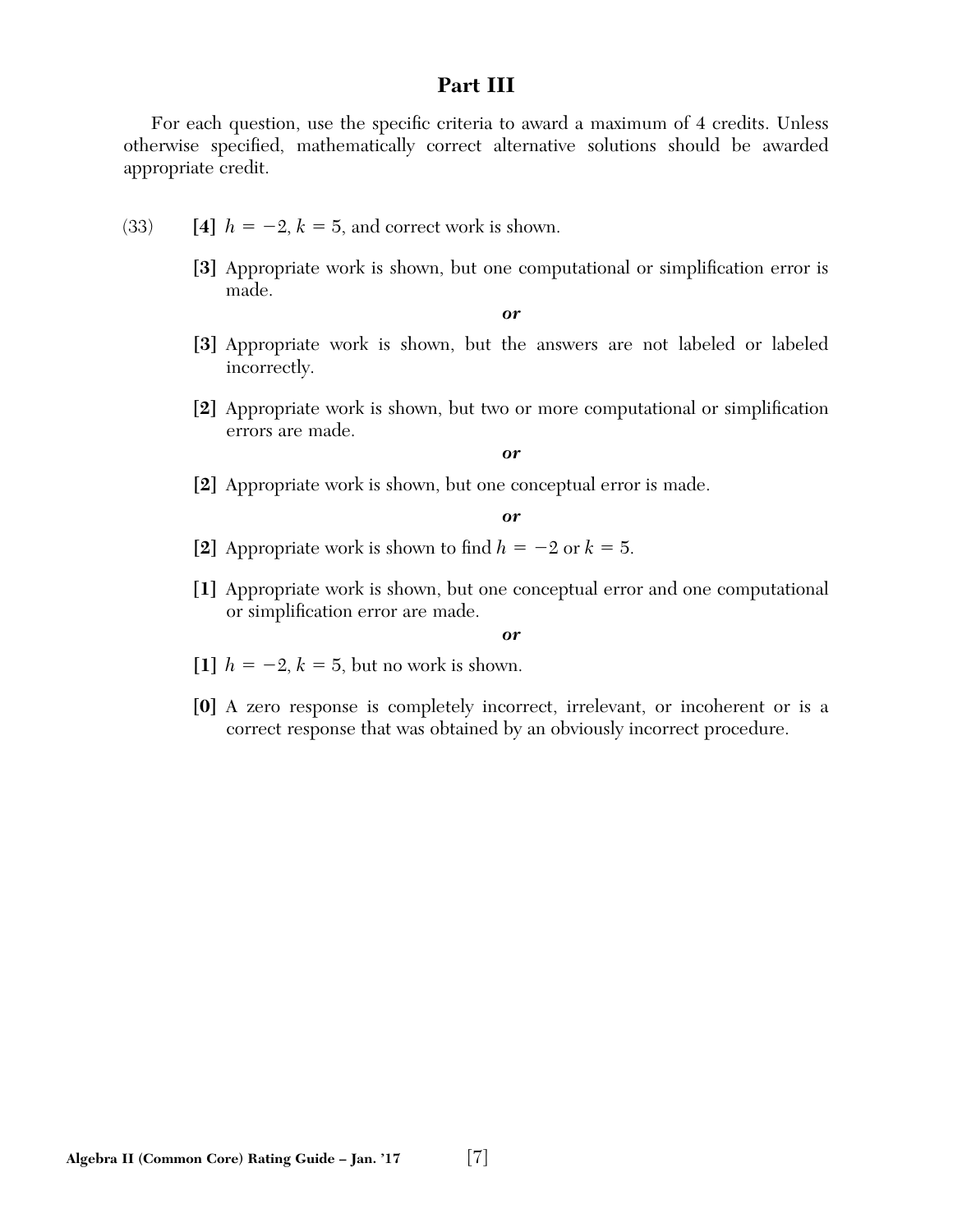(34) **[4]** Jillian's plan, a correct explanation,  $\begin{cases} a_1 = 10 \\ a_2 = a_1 \end{cases}$  $a_n = a_{n-1} + 1$  $\sqrt{ }$  $\begin{cases} a_n = a_{n-1} + 1 \text{ and } a_n = 12 + n \text{ or } a_n \end{cases}$ equivalent equations are written.

**[3]** Appropriate work is shown, but one computational error is made.

*or*

- **[3]** Appropriate work is shown, but Jillian is not stated or the explanation is missing or incorrect.
- **[2]** Appropriate work is shown, but one conceptual error is made.

#### *or*

[2] Jillian's plan, a correct explanation, and  $\begin{cases} a_1 = 10 \\ a_2 = a_1 \end{cases}$  $a_n = a_{n-1} + 1$  $\sqrt{ }$  $\begin{cases} \n a_n = a_{n-1} + 1, \text{ but no further correct} \n\end{cases}$ work is shown.

*or*

- [2]  $a_n = 12 + n$ , but no further correct work is shown.
- **[1]** Jillian's plan and a correct explanation, but no further correct work is shown.

*or*

- **[1]** A correct recursive formula is written, but no further correct work is shown.
- **[0]** Jillian's plan, but no further correct work is shown.

*or*

**[0]** A zero response is completely incorrect, irrelevant, or incoherent or is a correct response that was obtained by an obviously incorrect procedure.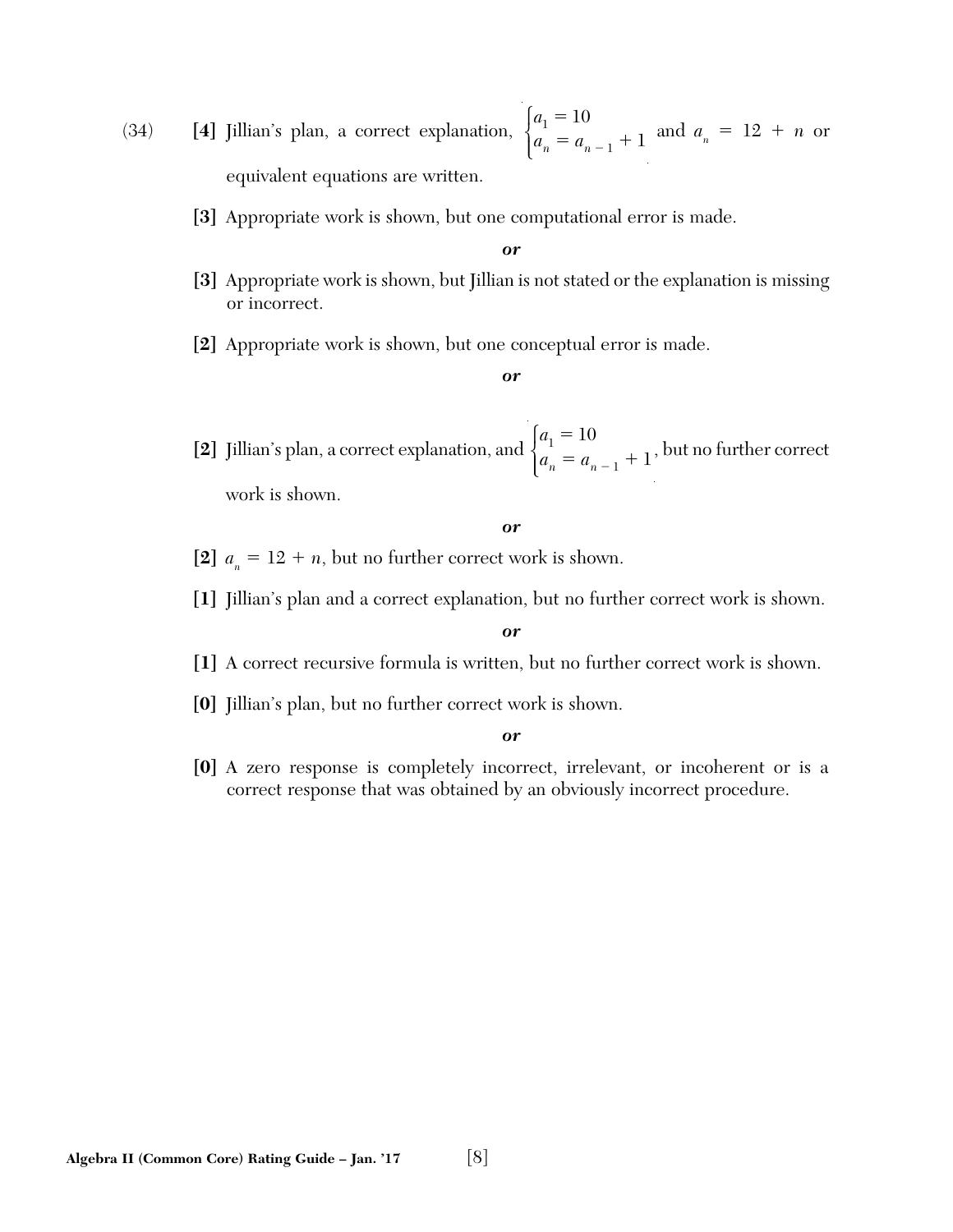- (35) **[4]** 82.6% and correct work is shown, and a correct statement is written.
	- **[3]** Appropriate work is shown, but one computational or rounding error is made.

- [3] Appropriate work is shown to find 82.6%, but the statement is missing or incorrect.
- **[2]** Appropriate work is shown, but two or more computational or rounding errors are made.

*or*

**[2]** Appropriate work is shown, but one conceptual error is made.

*or*

- **[2]** Appropriate work is shown to find the probability of  $(K|P)$  as 22.1%, and an appropriate statement is written.
- **[1]** Appropriate work is shown, but one conceptual error and one computational or rounding error are made.

*or*

**[1]** The formula for determining conditional probability is written, but no further correct work is shown.

*or*

[1] Appropriate work is shown to find 22.1%, but a statement is missing or incorrect.

- **[1]** 82.6%, but no work is shown.
- **[0]** A zero response is completely incorrect, irrelevant, or incoherent or is a correct response that was obtained by an obviously incorrect procedure.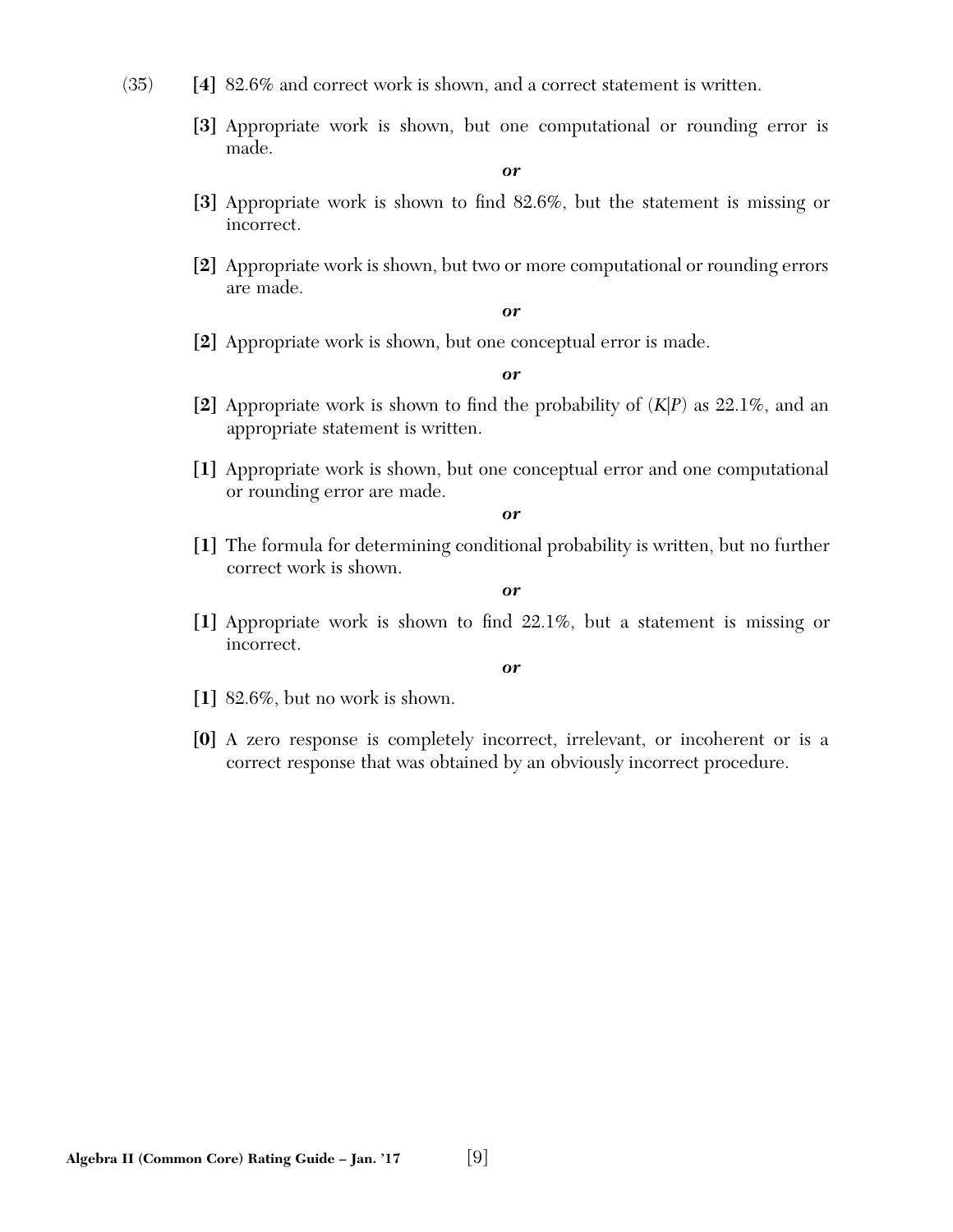- (36) **[4]** \$400.76 and \$6028 and correct work is shown.
	- **[3]** Appropriate work is shown, but one computational or rounding error is made.
	- **[2]** Appropriate work is shown, but two or more computational or rounding errors are made.

**[2]** Appropriate work is shown, but one conceptual error is made.

*or*

[2] Appropriate work is shown to find \$400.76, but no further correct work is shown.

*or*

[2] Appropriate work is shown to find \$6028, but no further correct work is shown.

*or*

- **[2]** \$400.76 and \$6028, but no work is shown.
- **[1]** Appropriate work is shown, but one conceptual error and one computational or rounding error are made.

- **[1]** \$400.76 or \$6028, but no work is shown.
- **[0]** A zero response is completely incorrect, irrelevant, or incoherent or is a correct response that was obtained by an obviously incorrect procedure.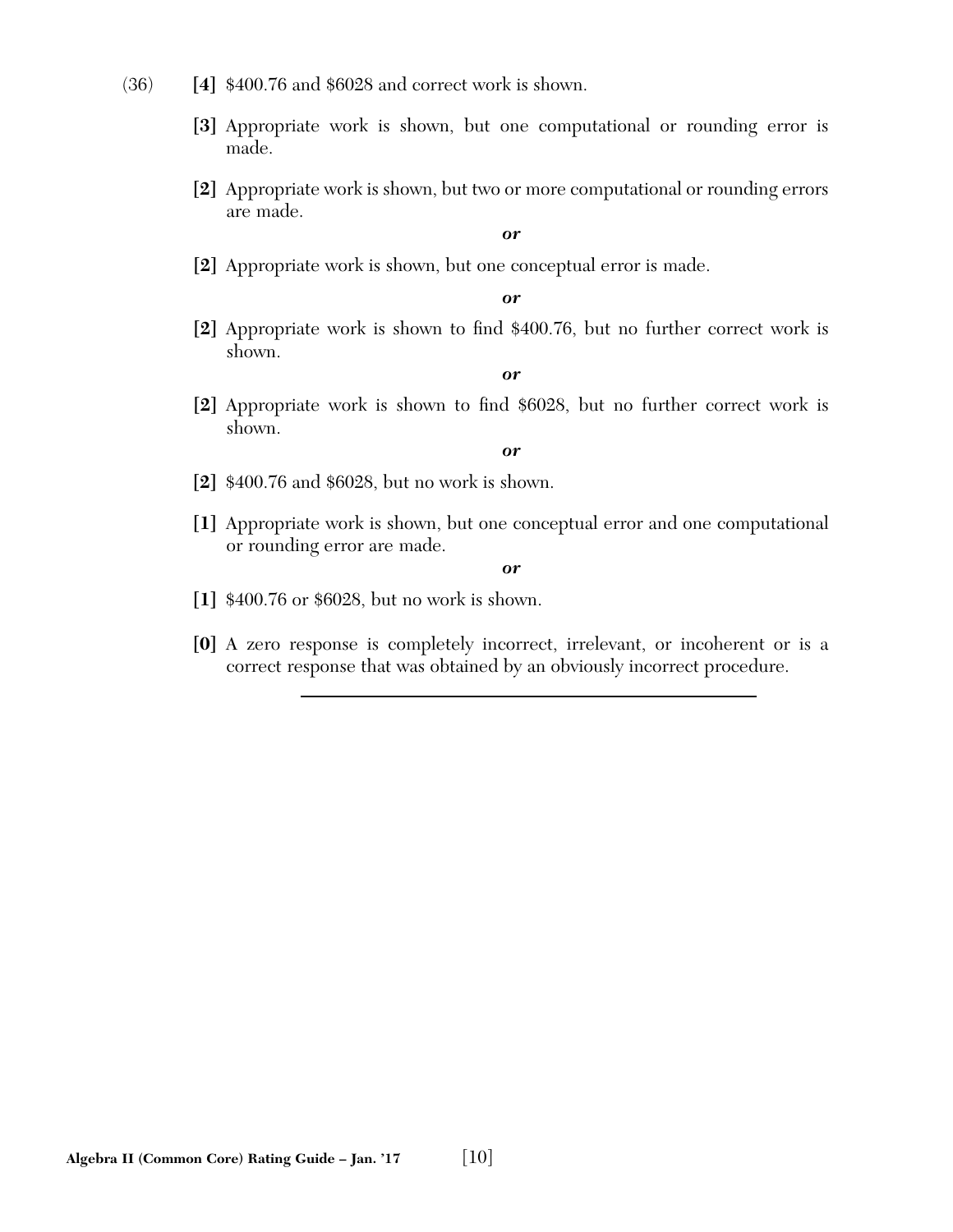## **Part IV**

For each question, use the specific criteria to award a maximum of 6 credits. Unless otherwise specified, mathematically correct alternative solutions should be awarded appropriate credit.

- (37) **[6]** 4, and correct algebraic work is shown, 327 and correct work is shown.
	- [5] Appropriate work is shown, but one computational, factoring, simplification, or rounding error is made.

*or*

**[5]** Appropriate work is shown to find 4, 2.25, and 327, but 2.25 is not rejected.

#### *or*

- **[5]** Appropriate work is shown, but no conversion to miles is made.
- [4] Appropriate work is shown, but two computational, factoring, simplification, or rounding errors are made.

#### *or*

**[4]** Appropriate work is shown, but one conceptual error is made.

#### *or*

[4] Appropriate work is shown to find 4, but no further correct work is shown.

#### *or*

- **[4]** 4, but a method other than algebraic is used, and 327 is given.
- **[3]** Appropriate work is shown, but three or more computational, factoring, simplification, or rounding errors are made.

#### *or*

- **[3]** Appropriate work is shown, but one conceptual error and one computational, factoring, simplification, or rounding error are made.
- **[2]** Appropriate work is shown, but two conceptual errors are made.

#### *or*

**[2]** A quadratic equation in standard form is written, but no further correct work is shown.

#### *or*

[2] Appropriate work is shown to find 327, but no further correct work is shown.

*or*

**[2]** 4 and 327, but no work is shown.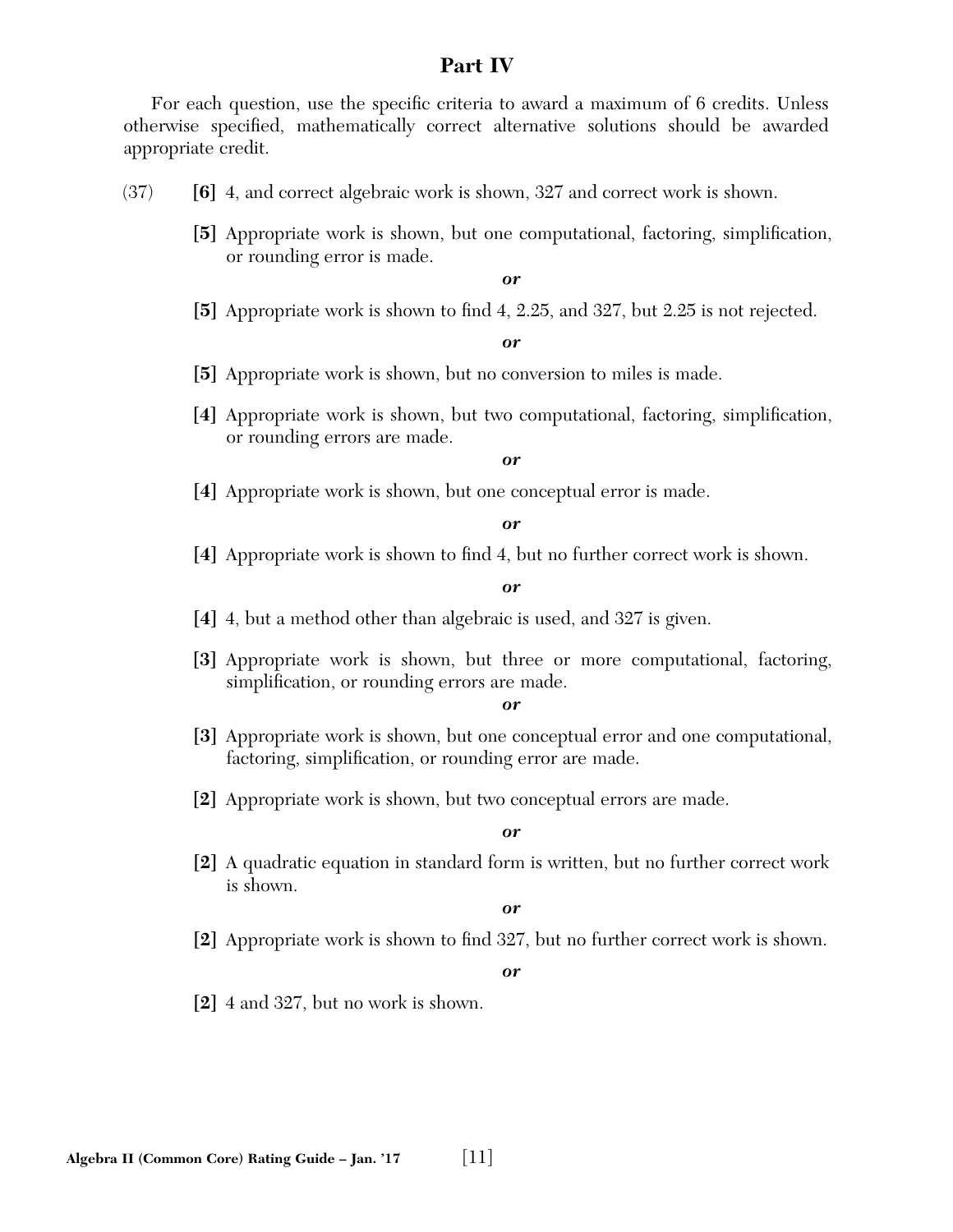**[1]** Appropriate work is shown, but two conceptual errors and one computational, factoring, simplification, or rounding errors are made.

- **[1]** 4 or 327, but no work is shown.
- **[0]** A zero response is completely incorrect, irrelevant, or incoherent or is a correct response that was obtained by an obviously incorrect procedure.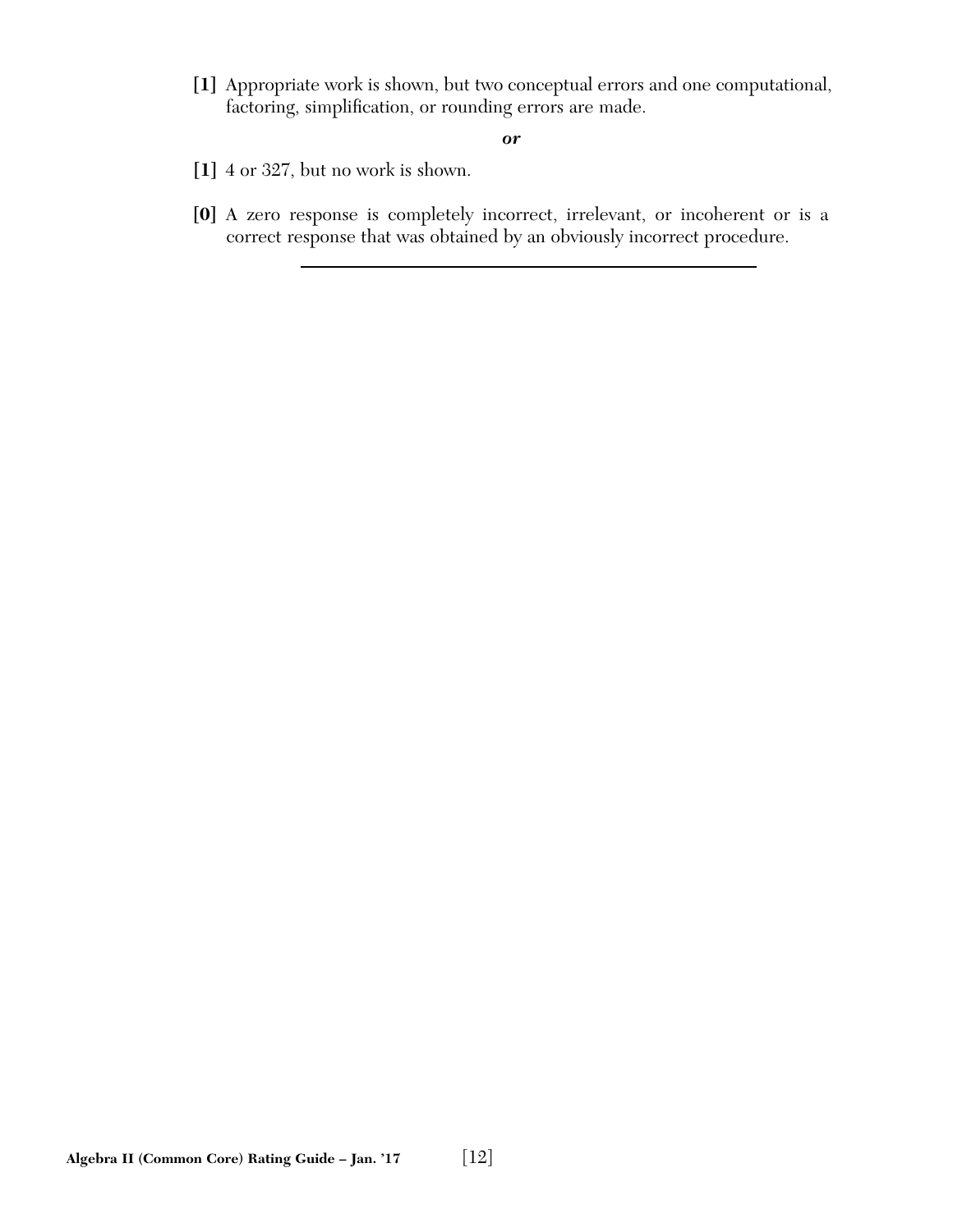## **Map to the Common Core Learning Standards Algebra II (Common Core) January 2017**

| <b>Question</b> | <b>Type</b>     | <b>Credits</b> | <b>Cluster</b> |
|-----------------|-----------------|----------------|----------------|
| $\mathbf 1$     | Multiple Choice | $\overline{2}$ | F-BF.B         |
| $\overline{2}$  | Multiple Choice | $\overline{2}$ | A-CED.A        |
| 3               | Multiple Choice | $\overline{2}$ | A-SSE.A        |
| 4               | Multiple Choice | $\overline{2}$ | F-TF.C         |
| 5               | Multiple Choice | $\overline{2}$ | A-REI.C        |
| 6               | Multiple Choice | $\overline{2}$ | $S-IC.B$       |
| $\overline{7}$  | Multiple Choice | $\overline{2}$ | N-RN.A         |
| 8               | Multiple Choice | $\overline{2}$ | F-BF.B         |
| $9\,$           | Multiple Choice | $\overline{2}$ | $S-IC.B$       |
| 10              | Multiple Choice | $\overline{2}$ | F-BF.A         |
| 11              | Multiple Choice | $\overline{2}$ | A-REI.B        |
| 12              | Multiple Choice | $\overline{2}$ | A-REI.D        |
| 13              | Multiple Choice | $\overline{2}$ | $S$ -ID.B      |
| 14              | Multiple Choice | $\overline{2}$ | F-BF.A         |
| 15              | Multiple Choice | $\overline{2}$ | $F-IF.B$       |
| 16              | Multiple Choice | $\overline{2}$ | A-REI.D        |
| 17              | Multiple Choice | $\overline{2}$ | A-REI.A        |
| 18              | Multiple Choice | $\overline{2}$ | $S-IC.B$       |
| 19              | Multiple Choice | $\overline{2}$ | F-IF.C         |
| 20              | Multiple Choice | $\overline{2}$ | A-APR.B        |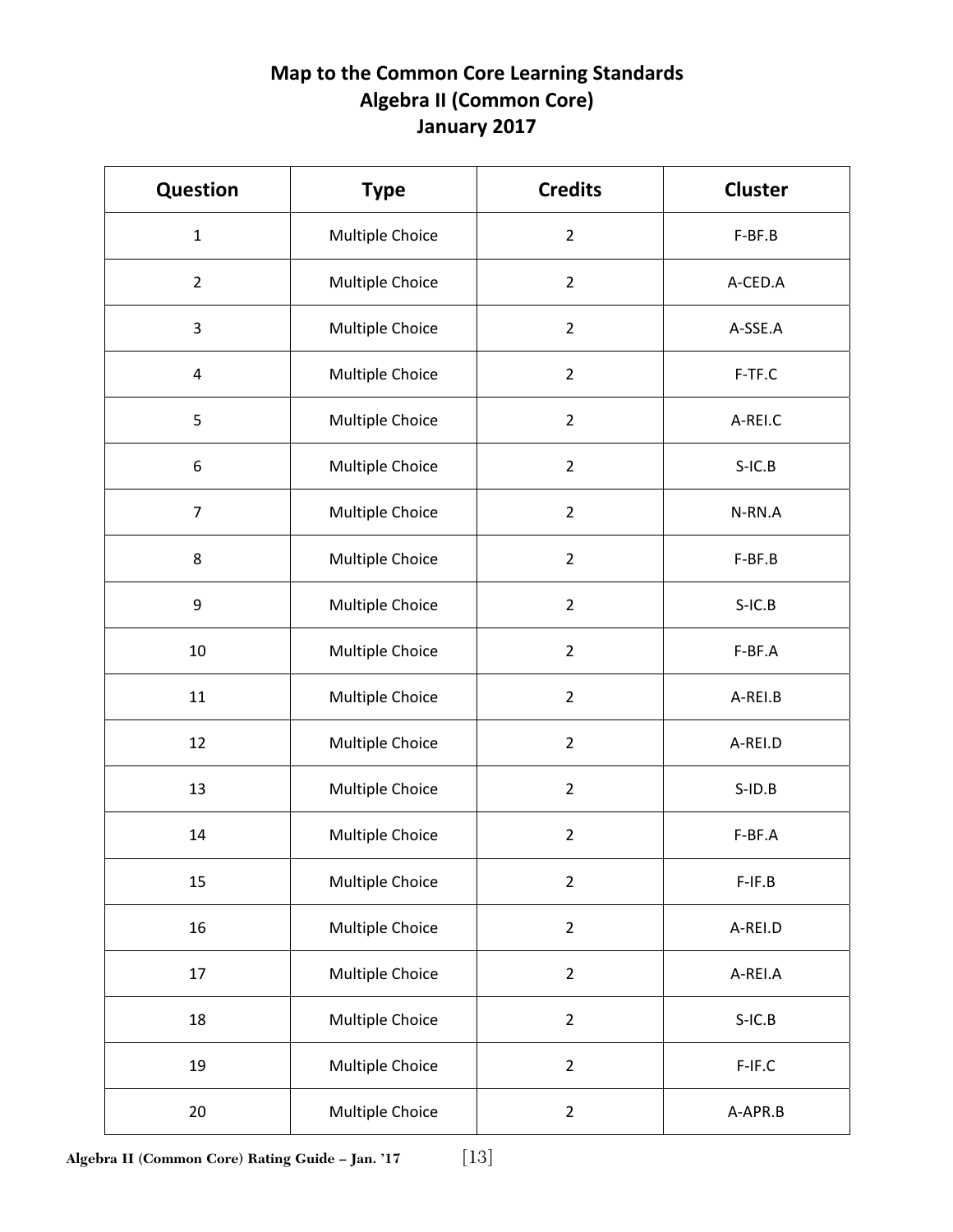| 21 | Multiple Choice         | $\overline{2}$          | $F-IF.B$  |
|----|-------------------------|-------------------------|-----------|
| 22 | Multiple Choice         | $\overline{2}$          | $F-IF.C$  |
| 23 | Multiple Choice         | $\overline{2}$          | F-LE.A    |
| 24 | Multiple Choice         | $\overline{2}$          | $F-IF.B$  |
| 25 | Constructed<br>Response | $\overline{2}$          | N-CN.A    |
| 26 | Constructed<br>Response | $\overline{2}$          | $S-IC.A$  |
| 27 | Constructed<br>Response | $\overline{2}$          | F-TF.A    |
| 28 | Constructed<br>Response | $\overline{2}$          | F-IF.C    |
| 29 | Constructed<br>Response | $\overline{2}$          | A-APR.B   |
| 30 | Constructed<br>Response | $\overline{2}$          | N-RN.A    |
| 31 | Constructed<br>Response | $\overline{2}$          | S-CP.A    |
| 32 | Constructed<br>Response | $\overline{2}$          | A-APR.D   |
| 33 | Constructed<br>Response | $\overline{\mathbf{4}}$ | A-APR.C   |
| 34 | Constructed<br>Response | $\overline{4}$          | F-BF.A    |
| 35 | Constructed<br>Response | 4                       | $S$ -CP.B |
| 36 | Constructed<br>Response | $\overline{\mathbf{4}}$ | A-SSE.B   |
| 37 | Constructed<br>Response | $\boldsymbol{6}$        | A-REI.A   |